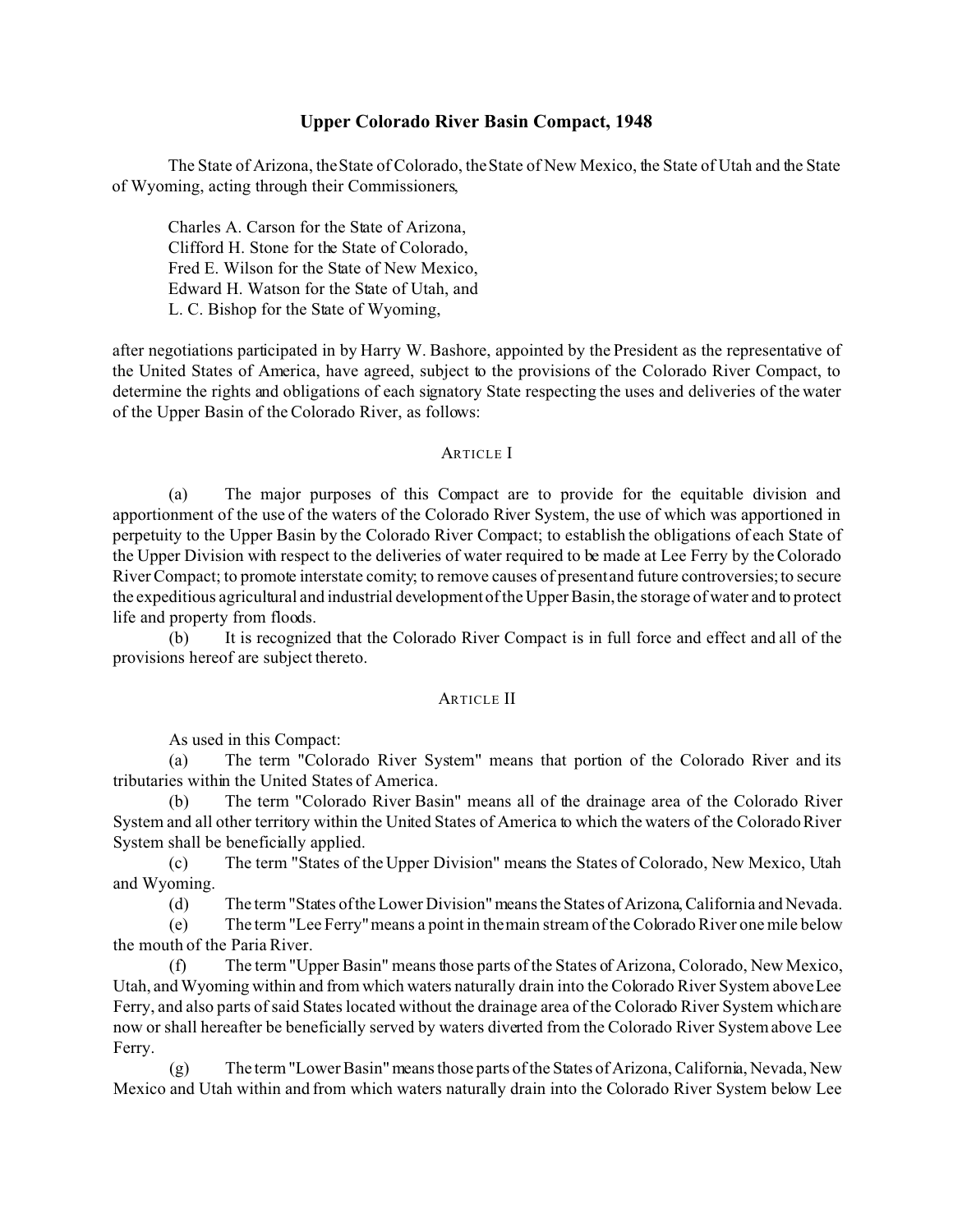Ferry, and also all parts of said States located without the drainage area of the Colorado River System which are now or shall hereafter be beneficially served by waters diverted from the Colorado River System below Lee Ferry.

(h) The term "Colorado River Compact" means the agreement concerning the apportionment of the use of the waters of the Colorado River System dated November 24, 1922, executed by Commissioners for the States of Arizona, California, Colorado, Nevada, New Mexico, Utah and Wyoming, approved by Herbert Hoover, representative of the United States of America, and proclaimed effective by the President of the United States of America, June 25, 1929.

(i) The term "Upper Colorado River System" means that portion of the Colorado River System above Lee Ferry.

(j) The term "Commission" means the administrative agency created by Article VII of this Compact.

(k) The term "water year" means that period of twelve months ending September 30 of each year.

(l) The term "acre-foot" means the quantity of water required to cover an acre to the depth of one foot and is equivalent to 43,560 cubic feet.

(m) The term "domestic use" shall include the use of water for household, stock, municipal, mining, milling, industrial and other like purposes, but shall exclude the generation of electrical power.

(n) The term "virgin flow" means the flow of any stream undepleted by the activities of man.

# **ARTICLE III**

(a) Subject to the provisions and limitations contained in the Colorado River Compact and in this Compact, there is hereby apportioned from the Upper Colorado River System in perpetuity to the States of Arizona, Colorado, New Mexico, Utah and Wyoming, respectively, the consumptive use of water as follows:

(1) To the State of Arizona the consumptive use of 50,000 acre-feet of water per annum.

(2) To the States of Colorado, New Mexico, Utah and Wyoming, respectively, the consumptive use per annum of the quantities resulting from the application of the following percentages to the total quantity of consumptive use per annum apportioned in perpetuity to and available for use each year by Upper Basin under the Colorado River Compact and remaining after the deduction of the use, not to exceed 50,000 acre-feet per annum, made in the State of Arizona.

State of Colorado, 51.75 per cent; State of New Mexico, 11.25 per cent; State of Utah, 23.00 per cent; State of Wyoming, 14.00 per cent.

(b) The apportionment made to the respective States by paragraph (a) of this Article is based upon, and shall be applied in conformity with, the following principles and each of them:

(1) The apportionment is of any and all man-made depletions;

(2) Beneficial use is the basis, the measure and the limit of the right to use;

(3) No State shall exceed its apportioned use in any water year when the effect of such excess use, as determined by the Commission, is to deprive another signatory State of its apportioned use during that water year; provided, that this subparagraph (b) (3) shall not be construed as:

 (i) Altering the apportionment of use, or obligations to make deliveries as provided in Articles XI, XII, XIII or XIV of this Compact:

 (ii) Purporting to apportion among the signatory States such uses of water as the Upper Basin may be entitled to under paragraphs (f) and (g) of Article III of the Colorado River Compact; or

(iii) Countenancing average uses by any signatory State in excess of its apportionment.

(4) The apportionment to each State includes all water necessary for the supply of any rights which now exist.

(c) No apportionment is hereby made, or intended to be made, of such uses of water as the Upper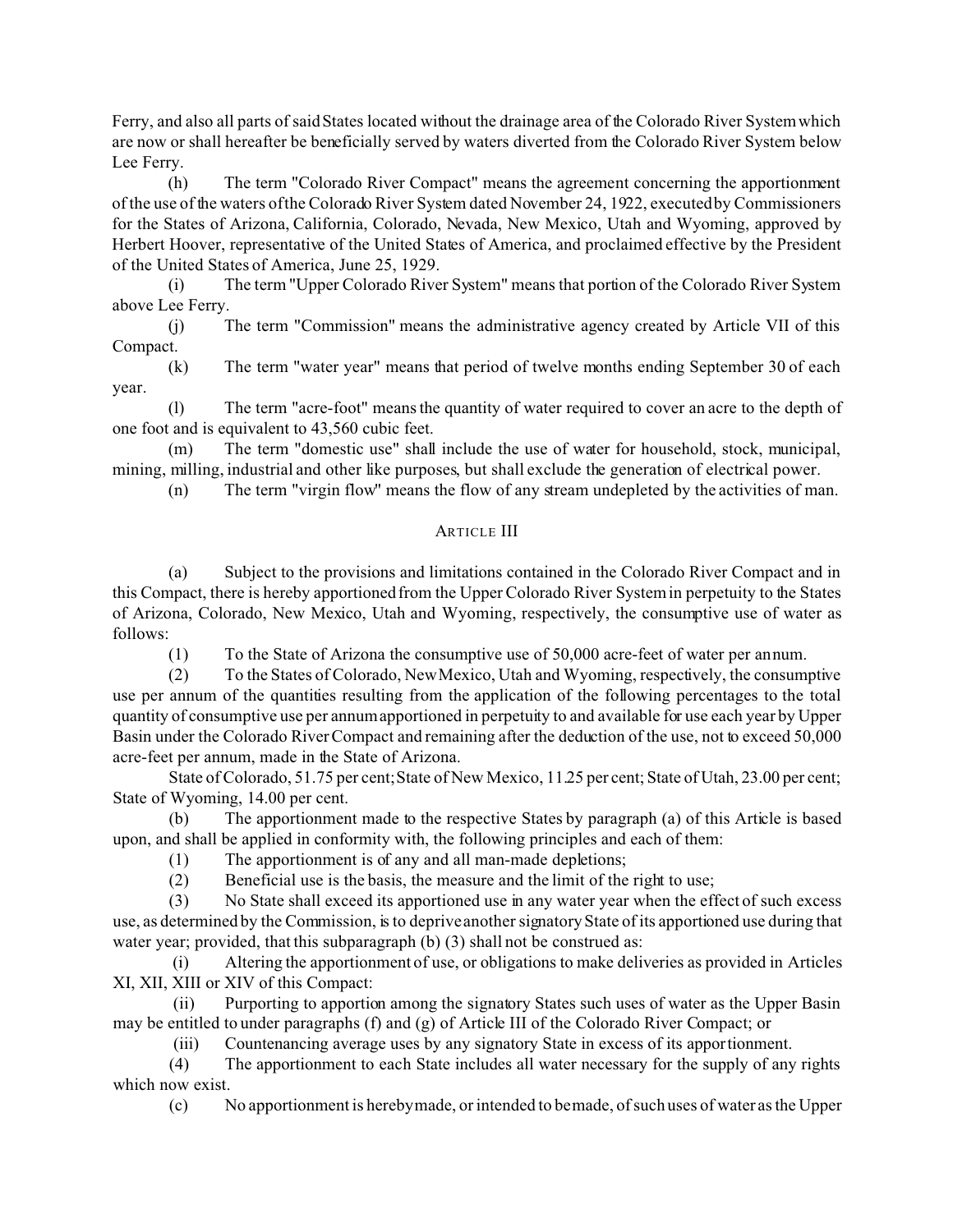Basin may be entitled to under paragraphs (f) and (g) of Article III of the Colorado River Compact.

(d) The apportionment made by this Article shall not be taken as any basis for the allocation among the signatory States of any benefits resulting from the generation of power.

#### ARTICLE IV

In the event curtailment of use of water by the States of the Upper Division at any time shall become necessary in order that the flow at Lee Ferry shall not be depleted below that required by Article III of the Colorado River Compact, the extent of curtailment by each State of the consumptive use of water apportioned to it by Article III of this Compact shall be in such quantities and at such times as shall be determined by the Commission upon the application of the following principles:

(a) The extent and times of curtailment shall be such as to assure full compliance with Article III of the Colorado River Compact;

(b) If any State or States of the Upper Division, in the ten years immediately preceding the water year in which curtailment is necessary, shall have consumptively used more water than it was or they were, as the case may be, entitled to use under the apportionment made by Article III of this Compact, such State or States shall be required to supply at Lee Ferry a quantity of water equal to its, or the aggregate of their, overdraft of the proportionate part of such overdraft, as may be necessary to assure compliance with Article III of the Colorado River Compact, before demand is made on any other State of the Upper Division;

(c) Except as provided in subparagraph (b) of this Article, the extent of curtailment by each State of the Upper Division of the consumptive use of water apportioned to it by Article III of this Compact shall be such as to result in the delivery at Lee Ferry of a quantity of water which bears the same relation to the total required curtailment of use by the States of the Upper Division as the consumptive use of Upper Colorado River System water which was made by each such State during the water year immediately preceding the year in which the curtailment becomes necessary bears to the total consumptive use of such water in the States of the Upper Division during the same water year; provided, that in determining such relation the uses of water under rights perfected prior to November 24, 1922, shall be excluded.

#### ARTICLE V

(a) All losses of water occurring from or as the result of the storage of water in reservoirs constructed prior to the signing of this Compact shall be charged to the State in which such reservoir or reservoirs are located. Water stored in reservoirs covered by this paragraph (a) shall be for the exclusive use of and shall be charged to the State in which the reservoir or reservoirs are located.

(b) All losses of water occurring from or as the result of the storage of water in reservoirs constructed after the signing of this Compact shall be charged as follows:

(1) If the Commission finds that the reservoir is used, in whole or in part, to assist the States of the Upper Division in meeting their obligations to deliver water at Lee Ferry imposed by Article III of the Colorado River Compact, the Commission shall make findings, which in no event shall be contrary to the laws of the United States of America under which any reservoir is constructed, as to the reservoir capacity allocated for that purpose. The whole or that portion, as the case may be, of reservoir losses as found by the Commission to be reasonably and properly chargeable to the reservoir or reservoir capacity utilized to assure deliveries at Lee Ferry shall be charged to the States of the Upper Division in the proportion which the consumptive use of water in each State of the Upper Division during the water year in which the charge is made bears to the total consumptive use of water in all States of the Upper Division during the same water year. Water stored in reservoirs or in reservoir capacity covered by this subparagraph (b) (1) shall be for the common benefit of all of the States of the Upper Division.

(2) If the Commission finds that the reservoir is used, in whole or in part, to supply water for use in a State of the Upper Division, the Commission shall make findings, which in no event shall be contrary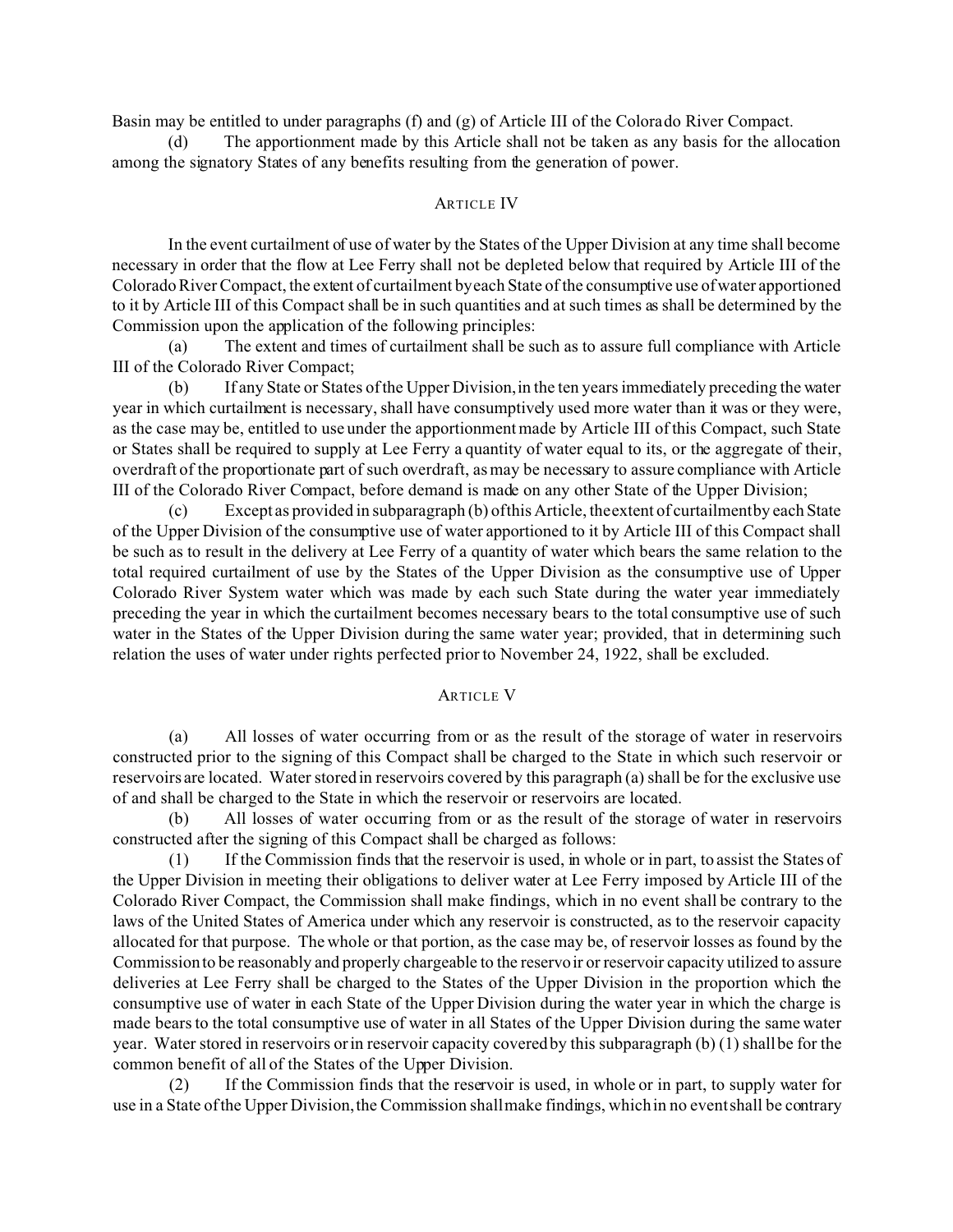to the laws of the United States of America under which any reservoir is constructed, as to the reservoir or reservoir capacity utilized to supply water for use and the State in which such water will be used. The whole or that proportion, as the case may be, of reservoir losses as found by the Commission to be reasonably and properly chargeable to the State in which such water will be used shall be borne by that State. As determined by the Commission, water stored in reservoirs covered by this subparagraph (b) (2) shall be earmarked for and charged to the State in which the water will be used.

(c) In the event the Commission finds that a reservoir site is available both to assure deliveries at Lee Ferry and to store water for consumptive use in a State of the Upper Division, the storage of water for consumptive use shall be given preference. Any reservoir or reservoir capacity hereafter used to assure deliveries at Lee Ferry shall by order of the Commission be used to store water for consumptive use in a State, provided the Commission finds that such storage is reasonably necessary to permit such State to make the use of the water apportioned to it by this Compact.

#### ARTICLE VI

The Commission shall determine the quantity of the consumptive use of water, which use is apportioned by Article III hereof, for the Upper Basin and for each State of the Upper Basin by the inflowoutflow method in terms of man-made depletions of the virgin flow at Lee Ferry, unless the Commission, by unanimous action, shall adopt a different method of determination.

### ARTICLE VII

The consumptive use of water by the United States of America or any of its agencies, instrumentalities or wards shall be charged as a use by the State in which the use is made; provided, that such consumptive use incident to the diversion, impounding, or conveyance of water in one State for use in another shall be charged to such latter State.

### **ARTICLE VIII**

(a) There is hereby created an interstate administrative agency to be known as the "Upper Colorado River Commission." The Commission shall be composed of one Commissioner, representing each of the States of the Upper Division, namely, the States of Colorado, New Mexico, Utah and Wyoming, designated or appointed in accordance with the laws of each such State and, if designated by the President, one Commissioner representing the United States of America. The President is hereby requested to designate a Commissioner. If so designated the Commissioner representing the United States of America shall be the presiding officer of the Commission and shall be entitled to the same power and rights as the Commissioner of any State. Any four members of the Commission shall constitute a quorum.

(b) The salaries and personal expenses of each Commissioner shall be paid by the Government which he represents. All other expenses which are incurred by the Commission incident to the administration of this Compact, and which are not paid by the United States of America, shall be borne by the four States according to the percentage of consumptive use apportioned to each. On or before December 1 of each year, the Commission shall adopt and transmit to the Governors of the four States and to the President a budget covering an estimate of its expenses for the following year, and of the amount payable by each State. Each State shall pay the amount due by it to the Commission on or before April 1 of the year following. The payment of the expenses of the Commission and of its employees shall not be subject to the audit and accounting procedures of any of the four States; however, all receipts and disbursement of funds handled by the Commission shall be audited yearly by a qualified independent public accountant and the report of the audit shall be included in and become a part of the annual report of the Commission.

(c) The Commission shall appoint a Secretary, who shall not be a member of the Commission,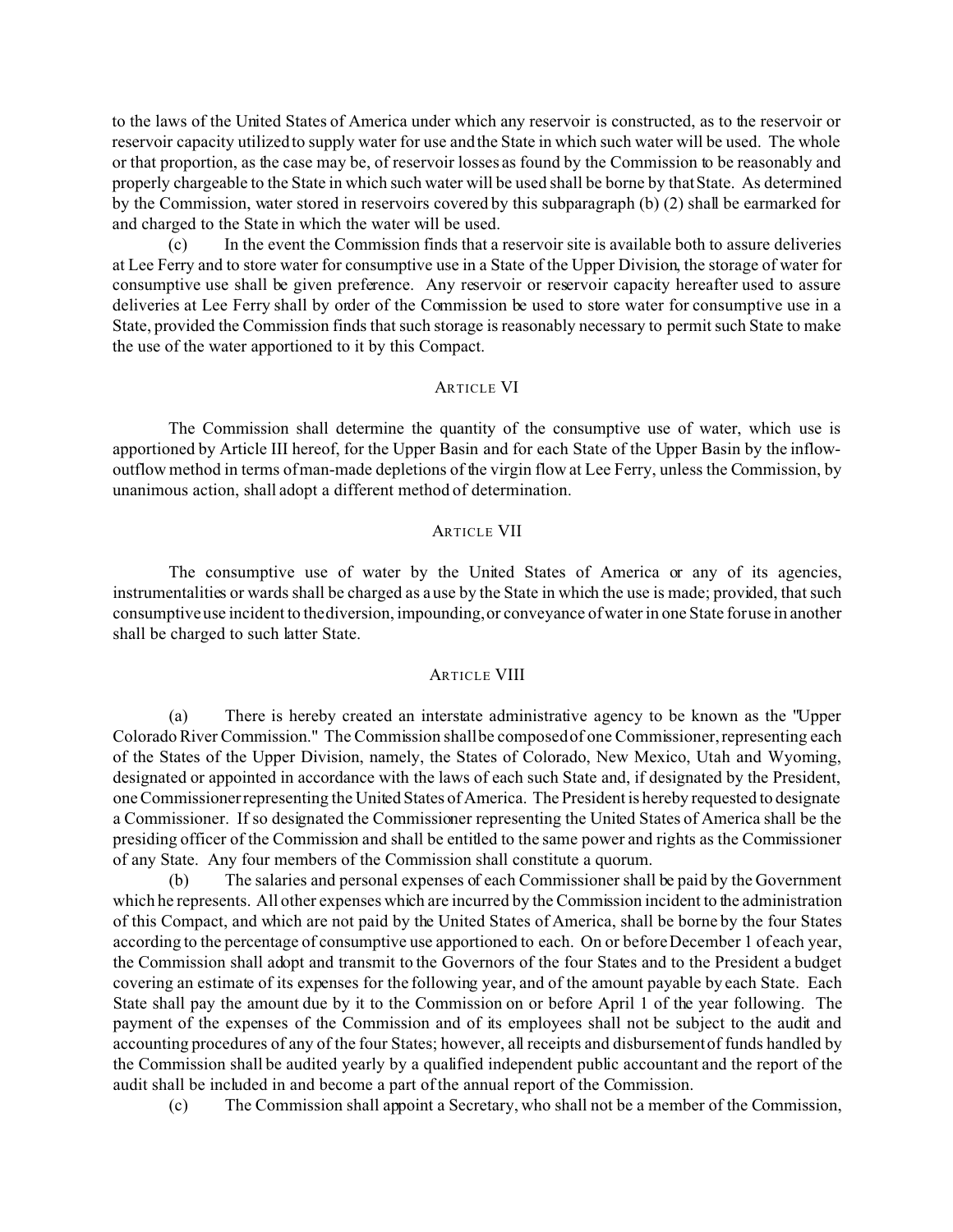or an employee of any signatory State or of the United States of America while so acting. He shall serve for such term and receive such salary and perform such duties as the Commission may direct. The Commission may employ such engineering, legal, clerical and other personnel as, in its judgment, may be necessary for the performance of its functions under this Compact. In the hiring of employees, the Commission shall not be bound by the civil service laws of any State.

(d) The Commission, so far as consistent with this Compact, shall have the power to:

(1) Adopt rules and regulations;

(2) Locate, establish, construct, abandon, operate and maintain water gaging stations;

(3) Make estimates to forecast water run-off on the Colorado River and any of its tributaries;

(4) Engage in cooperative studies of water supplies of the Colorado River and its tributaries;

(5) Collect, analyze, correlate, preserve and report on data as to the stream flows, storage, diversions and use of the waters of the Colorado River, and any of its tributaries;

(6) Make findings as to the quantity of water of the Upper Colorado River System used each year in the Upper Colorado River Basin and in each State thereof;

(7) Make findings as to the quantity of water deliveries at Lee Ferry during each water year;

(8) Make findings as to the necessity for and the extent of the curtailment of use, required, if any, pursuant to Article IV hereof;

(9) Make findings to the quantity of reservoir losses and as to the share thereof chargeable under Article V hereof to each of the States;

(10) Make findings of fact in the event of the occurrence of extraordinary drought or serious accident to the irrigation system in the Upper Basin, whereby deliveries by the Upper Basin of water which it may be required to deliver in order to aid in fulfilling obligations of the United States of America to the United Mexican States arising under the Treaty between the United States of America and the United Mexican States, dated February 3, 1944 (Treaty Series 994) become difficult, and report such findings to the Governors of the Upper Basin States, the President of the United States of America, the United States Section of the International Boundary and Water Commission, and such other Federal officials and agencies as it may deem appropriate to the end that the water allotted to Mexico under Division III of such treaty may be reduced in accordance with the terms of such Treaty;

(11) Acquire and hold such personal and real property as may be necessary for the performance of its duties hereunder and to dispose of the same when no longer required;

(12) Perform all functions required of it by this Compact and do all things necessary, proper or convenient in the performance of its duties hereunder, either independently or in cooperation with any state or federal agency;

(13) Make and transmit annually to the Governors of the signatory States and the President of the United States of America, with the estimated budget, a report covering the activities of the Commission for the preceding water year.

(e) Except as otherwise provided in this Compact the concurrence of four members of the Commission shall be required in any action taken by it.

(f) The Commission and its Secretary shall make available to the Governor of each of the signatory States any information within its possession at any time, and shall always provide free access to its records by the Governors of each of the States, or their representatives, or authorized representatives of the United States of America.

(g) Findings of fact made by the Commission shall not be conclusive in any court, or before any agency or tribunal, but shall constitute prima facie evidence of the facts found.

(h) The organization meeting of the Commission shall be held within four months from the effective date of Compact.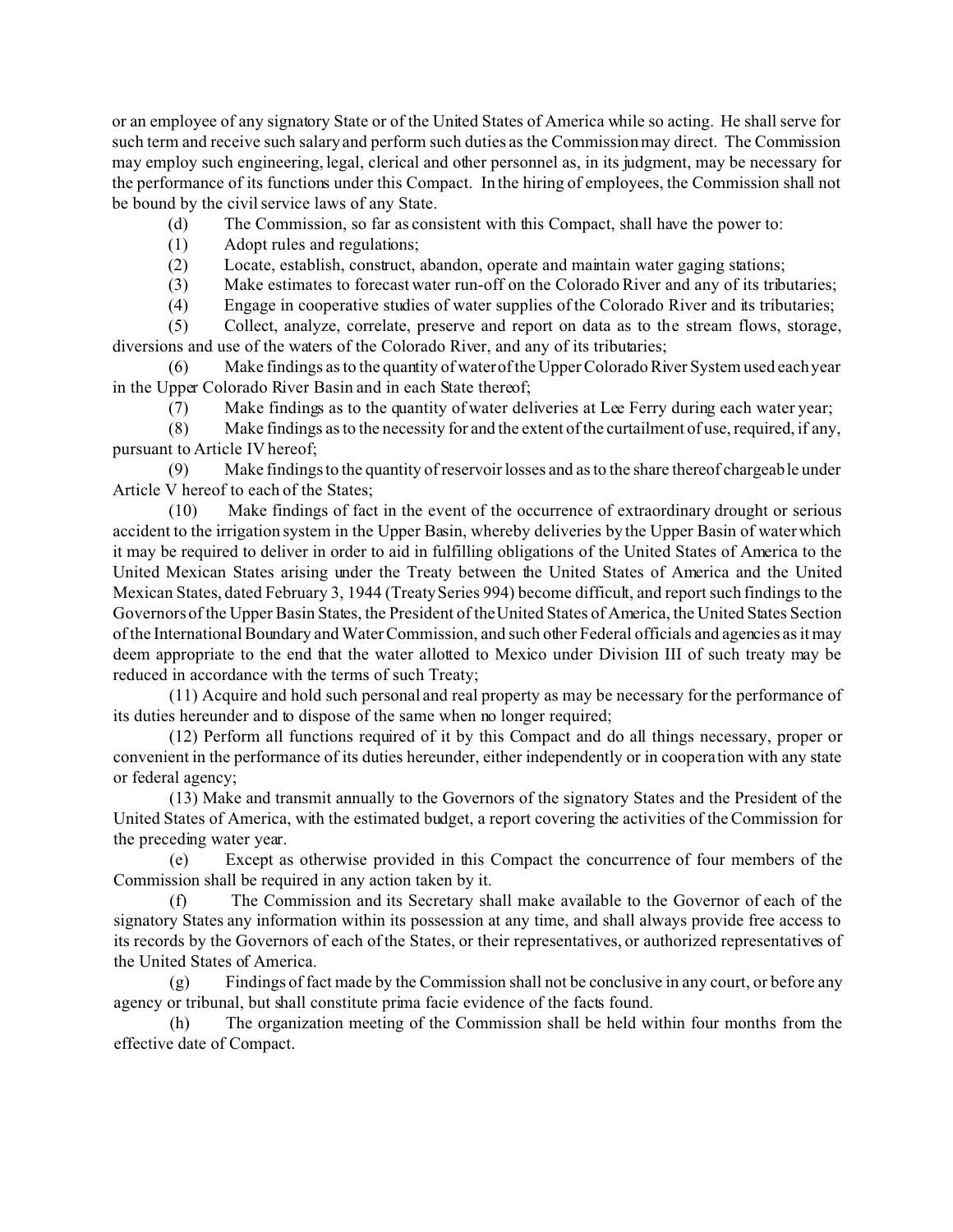#### ARTICLE IX

(a) No State shall deny the right of the United States of America and, subject to the conditions hereinafter contained, no State shall deny the right of another signatory State, any person, or entity of any signatory State to acquire rights to the use of water, or to construct or participate in the construction and use of diversion works and storage reservoirs with appurtenant works, canals and conduits in one State for the purpose of diverting, conveying, storing, regulating and releasing water to satisfy the provisions of the Colorado River Compact relating to the obligation of the States of the Upper Division to make deliveries of water at Lee Ferry, or for the purpose of diverting, conveying, storing or regulating water in an upper signatory State for consumptive use in a lower signatory State, when such use is within the apportionment to such lower State made by this Compact. Such rights shall be subject to the rights of water users, in a State in which such reservoir or works are located, to receive and use water, the use of which is within the apportionment to such State by this Compact.

(b) Any signatory State, any person or any entity of any signatory State shall have the right to acquire such property rights as are necessary to the use of water in conformity with this compact in any other signatory State by donation, purchase or through the exercise of the power of eminent domain. Any signatory State, upon the written request of the Governor of any other signatory State, for the benefit of whose water users property is to be acquired in the State to which such written request is made, shall proceed expeditiously to acquire the desired property either by purchase at a price satisfactory to the requesting State, or, if such purchase cannot be made, then through the exercise of its power of eminent domain and shall convey such property to the requesting State or such entity as may be designated by the requesting State; provided, that all costs of acquisition and expenses of every kind and nature whatsoever incurred in obtaining the requested property shall be paid by the requesting State at the time and in the manner prescribed by the State requested to acquire the property.

(c) Should any facility be constructed in a signatory State by and for the benefit of another signatory State or States or the water users thereof, as above provided, the construction, repair, replacement, maintenance and operation of such facility shall be subject to the laws of the State in which the facility is located, except that, in the case of a reservoir constructed in one State for the benefit of another State or States, the water administration officials of the State in which the facility is located shall permit the storage and release of any water which, as determined by findings of the Commission, falls within the apportionment of the State or States for whose benefit the facility is constructed. In the case of a regulating reservoir for the joint benefit of all States in making Lee Ferry deliveries, the water administration officials of the State in which the facility is located, in permitting the storage and release of water, shall comply with the findings and orders of the Commission.

(d) In the event property is acquired by a signatory State in another signatory State for the use and benefit of the former, the users of water made available by such facilities, as a condition precedent to the use thereof, shall pay to the political subdivisions of the State in which such works are located, each and every year during which such rights are enjoyed for such purposes, a sum of money equivalent to the average annual amount of taxes levied and assessed against the land and improvements thereon during the ten years preceding the acquisition of such land. Said payments shall be in full reimbursement for the loss of taxes in such political subdivisions of the State, and in lieu of any and all taxes on said property, improvements and rights. The signatory States recommend to the President and the Congress that, in the event the United States of America shall acquire property in one of the signatory States for the benefit of another signatory State. or its water users, provision be made for like payment in reimbursement of loss of taxes.

# ARTICLE X

(a) The signatory States recognize La Plata River Compact entered into between the States of Colorado and New Mexico, dated November 27, 1922, approved by the Congress on January 29, 1925 (43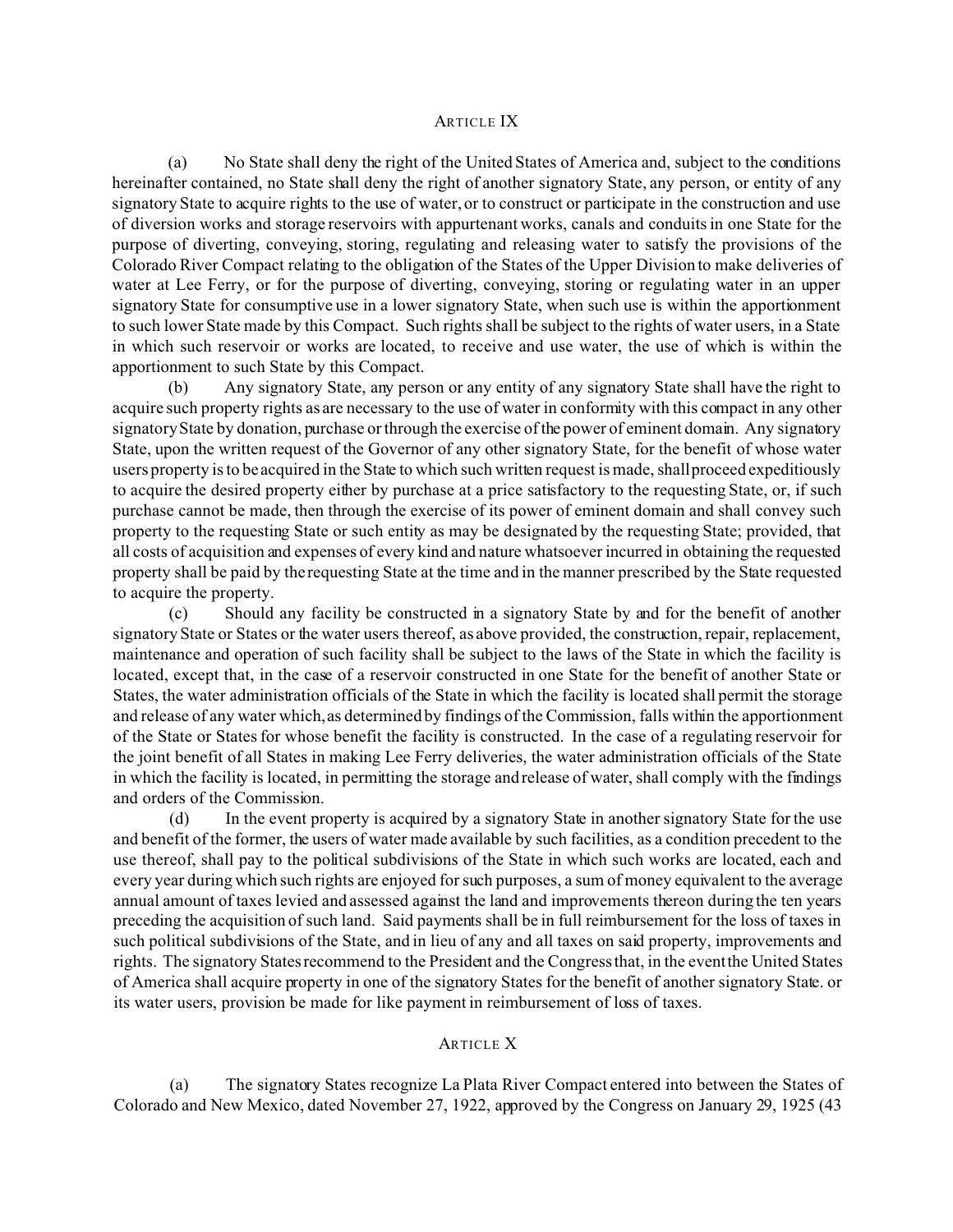Stat. 796), and this Compact shall not affect the apportionment therein made.

(b) All consumptive use of water of La Plata River and its tributaries shall be charged under the apportionment of Article III hereof to the State in which the use is made; provided, that consumptive use incident to the diversion, impounding or conveyance of water in one State for use in the other shall be charged to the latter State.

### ARTICLE XI

Subject to the provisions of this Compact, the consumptive use of the water of the Little Snake River and its tributaries is hereby apportioned between the States of Colorado and Wyoming in such quantities as shall result from the application of the following principles and procedures:

(a) Water used under rights existing prior to the signing of this Compact.

(1) Water diverted from any tributary of the little Snake River or from the main stem of the Little Snake River above a point one hundred feet below the confluence of Savery Creek and the Little Snake River shall be administered without regard to rights covering the diversion of water from any down-stream points.

(2) Water diverted from the main stem of the Little Snake River below a point one hundred feet below the confluence of Savery Creek and the Little Snake River shall be administered on the basis of an interstate priority schedule prepared by the Commission in conformity with priority dates established by the laws of the respective States.

(b) Water used under rights initiated subsequent to the signing of this Compact.

(1) Direct flow diversions shall be so administered that, in time of shortage, the curtailment of use on each acre of land irrigated thereunder shall be as nearly equal as may be possible in both of the States.

(2) The storage of water by projects located in either State, whether of supplemental supply or of water used to irrigate land not irrigated at the date of the signing of this Compact, shall be so administered that in times of water shortage the curtailment of storage of water available for each acre of land irrigated thereunder shall be as nearly equal as may be possible in both States.

(c) Water uses under the apportionment made by this Article shall be in accordance with the principle that beneficial use shall be the basis, measure and limit of the right to use.

(d) The States of Colorado and Wyoming each assent to diversions and storage of water in one State for use in the other State, subject to compliance with Article IX of this Compact.

(e) In the event of the importation of water to the Little Snake River Basin from any other river basin, the State making the importation shall have the exclusive use of such imported water unless by written agreement, made by the representatives of the States of Colorado and Wyoming on the Commission, it is otherwise provided.

(f) Water use projects initiated after the signing of this Compact, to the greatest extent possible, shall permit the full use within the Basin in the most feasible manner of the waters of the Little Snake River and its tributaries, without regard to the state line; and, so far as is practicable, shall result in an equal division between the States of the use of water not used under rights existing prior to the signing of this Compact.

(g) All consumptive use of the waters of the Little Snake River and its tributaries shall be charged under the apportionment of Article III hereof to the State in which the use is made; provided, that consumptive use incident to the diversion, impounding or conveyance of water in one State for use in the other shall be charged to the latter State.

### ARTICLE XII

Subject to the provisions of this Compact, the consumptive use of the waters of Henry's Fork, a tributary of Green River originating in the State of Utah and flowing into the State of Wyoming and thence into the Green River in the State of Utah; Beaver Creek, originating in the State of Utah and flowing into Henry's Fork in the State of Wyoming; Burnt Fork, a tributary of Henry's Fork, originating in the State of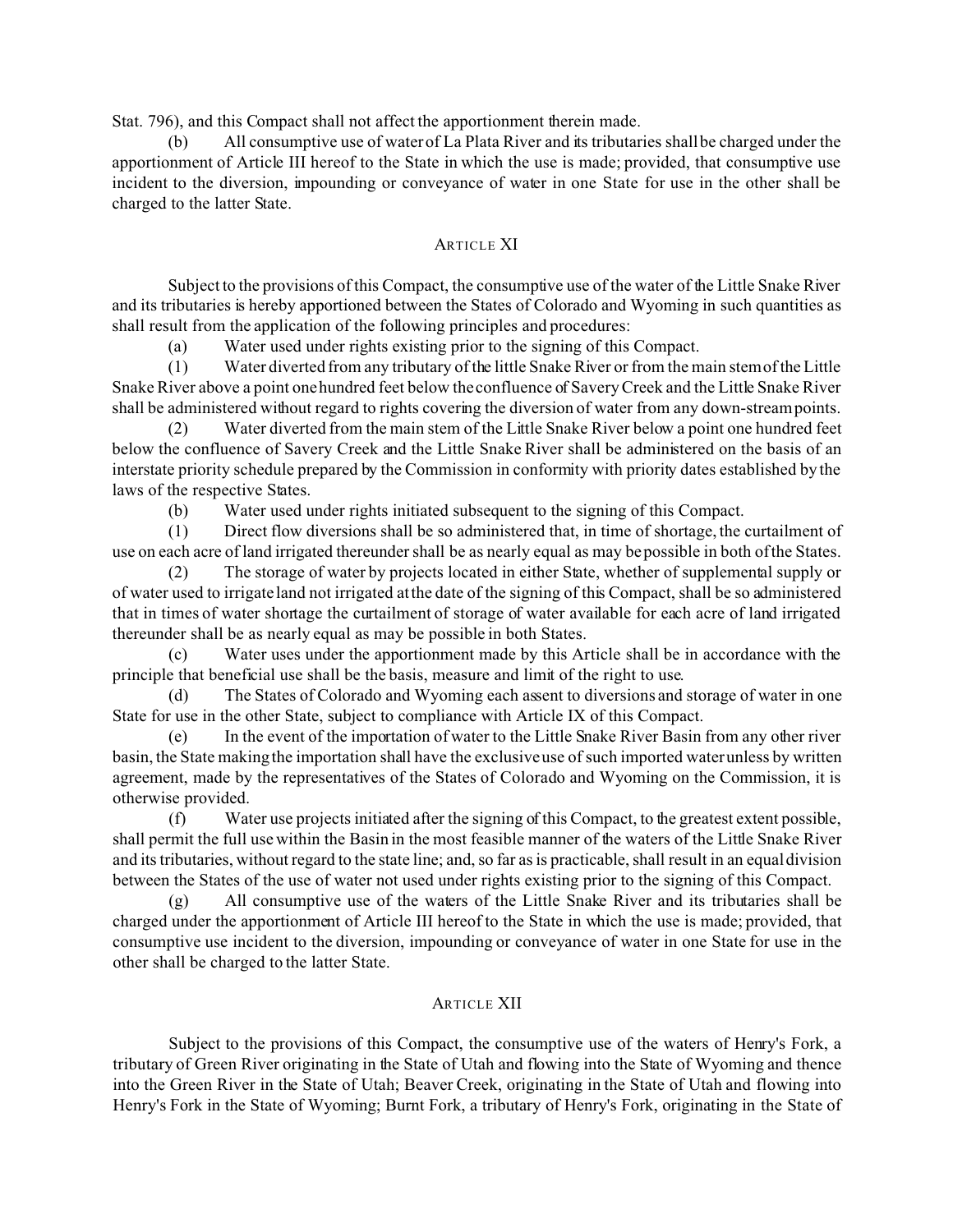Utah and flowing into Henry's Fork in the State of Wyoming; Birch Creek, a tributary of Henry's Fork, originating in the State of Utah and flowing into Henry's Fork in the State of Wyoming; and Sheep Creek, a tributary of Green River in the State of Utah, and their tributaries are hereby apportioned between the States of Utah and Wyoming in such quantities as will result from the application of the following principles and procedures:

(a) Waters used under rights existing prior to the signing of this Compact.

Waters diverted from Henry's Fork, Beaver Creek, Burnt Fork, BirchCreek and their tributaries, shall be administered without regard to the state line on the basis of an interstate priority schedule to be prepared by the States affected and approved by the Commission in conformity with the actual priority of right of use, the water requirements of the land irrigated and the acreage irrigated in connection therewith.

(b) Waters used under rights from Henry's Fork, Beaver Creek, Burnt Fork, Birch Creek and their tributaries, initiated after the signing of this Compact shall be divided fifty percent to the State of Wyoming and fifty percent to the State of Utah and each State may use said waters as and where it deems advisable.

(c) The State of Wyoming assents to the exclusive use by the State of Utah of the water of Sheep Creek, except that the lands, if any, presently irrigated in the State of Wyoming from the water of Sheep Creek shall be supplied with water from Sheep Creek in order of priority and in such quantities as are in conformity with the laws of the State of Utah.

(d) In the event of the importation of water to Henry's Fork, or any of its tributaries, from any other river basin, the State making the importation shall have the exclusive use of such imported water unless by written agreement made by the representatives of the States of Utah and Wyoming on the Commission, it is otherwise provided.

(e) All consumptive use of waters of Henry's Fork, Beaver Creek, Burnt Fork, Birch Creek, Sheep Creek, and their tributaries shall be charged under the apportionment of Article III hereof to the State in which the use is made; provided, that consumptive use incident to the diversion, impounding or conveyance of water in one State for use in the other shall be charged to the latter State.

(f) The States of Utah and Wyoming each assent to the diversion and storage of water in one State for use in the other State, subject to compliance with Article IX of this Compact. It shall be the duty of the water administrative officials of the State where the water is stored to release said stored water to the other State upon demand. If either the State of Utah or the State of Wyoming shall construct a reservoir in the other State for use in its own State, the water users of the State in which said facilities are constructed may purchase at cost a portion of the capacity of said reservoir sufficient for the irrigation of their lands thereunder.

(g) In order to measure the flow of water diverted, each State shall cause suitable measuring devices to be constructed, maintained and operated at or near the point of diversion into each ditch.

(h) The State Engineers of the two States jointly shall appoint a Special Water Commissioner who shall have authority to administer the water in both States in accordance with the terms of this Article. The salary and expense of such Special Water Commissioner shall be paid, thirty percent by the State of Utah and seventy percent by the State of Wyoming.

### ARTICLE XIII

Subject to the provisions of this Compact, the rights to the consumptive use of the water of the Yampa River, a tributary entering the Green River in the State of Colorado, are hereby apportioned between the States of Colorado and Utah in accordance with the following principles:

(a) The State of Colorado will not cause the flow of the Yampa River at the Maybell Gaging Station to be depleted below an aggregate of 5,000,000 acre-feet for any period of ten consecutive years reckoned in continuing progressive series beginning with the first day of October next succeeding the ratification and approval of this Compact. In the event any diversion is made from the Yampa River or from tributaries entering the Yampa River above the Maybell Gaging Station for the benefit of any water use project in the State of Utah, then the gross amount of all such diversions for use in the State of Utah, less any returns from such diversions to the River above Maybell, shall be added to the actual flow at the Maybell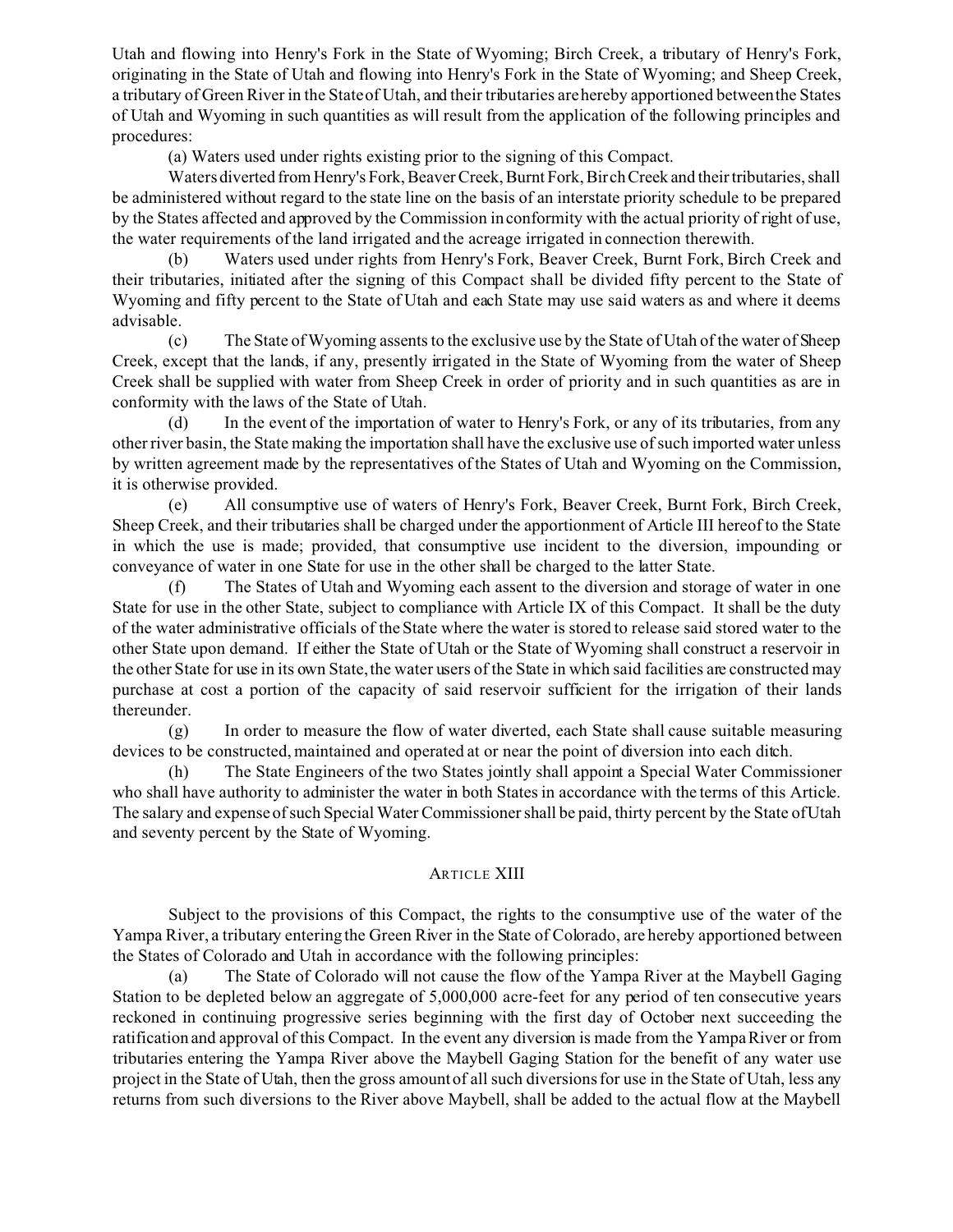Gaging Station to determine the total flow at the Maybell Gaging Station.

(b) All consumptive use of the waters of the Yampa River and its tributaries shall be charged under the apportionment of Article III hereof to the State in which the use is made; provided, that consumptive use incident to the diversion, impounding or conveyance of water in one State for use in the other shall be charged to the latter State.

#### ARTICLE XIV

Subject to the provisions of this Compact, the consumptive use of the waters of the San Juan River and its tributaries is hereby apportioned between the States of Colorado and New Mexico as follows:

The State of Colorado agrees to deliver to the State of New Mexico from the San Juan River and its tributaries which rise in the State of Colorado a quantity of water which shall be sufficient, together with water originating in the San Juan Basin in the State of New Mexico, to enable the State of New Mexico to make full use of the water apportioned to the State of New Mexico by Article III of this Compact, subject, however, to the following:

(a) A first and prior right shall be recognized as to:

(1) All uses of water made in either State at the time of the signing of this Compact; and

(2) All uses of water contemplated by projects authorized, at the time of the signing of this Compact, under the laws of the United States of America whether or not such projects are eventually constructed by the United States of America or by some other entity.

(b) The State of Colorado assents to diversions and storage of water in the State of Colorado for use in the State of New Mexico, subject to compliance with Article IX of this Compact.

(c) The uses of the waters of the San Juan River and any of its tributaries within either State which are dependent upon a common source of water and which are not covered by (a) hereof, shall in times of water shortages be reduced in such quantity that the resulting consumptive use in each State will bear the same proportionate relation to the consumptive use made in each State during times of average water supply as determined by the Commission; provided, that any preferential uses of water to which Indians are entitled under Article XIX shall be excluded in determining the amount of curtailment to be made under this paragraph.

(d) The curtailment of water use by either State in order to make deliveries at Lee Ferry as required by Article IV of this Compact shall be independent of any and all conditions imposed by this Article and shall be made by each State, as and when required, without regard to any provision of this Article.

(e) All consumptive use of the waters of the San Juan River and its tributaries shall be charged under the apportionment of Article III hereof to the State in which the use is made, provided, tlii3t consumptive use incident to the diversion, impounding or conveyance of water in one State for use in the other shall be charged to the latter State.

# ARTICLE XV

(a) Subject to the provisions of the Colorado River Compact and of this Compact, water of the Upper Colorado River System may be impounded and used for the generation of electrical power, but such impounding and use shall be subservient to the use and consumption of such water for agricultural and domestic purposes and shall not interfere with or prevent use for such dominant purposes.

(b) The provisions of this Compact shall not apply to or interfere with the right or power of any signatory State to regulate within its boundaries the appropriation, use and control of water, the consumptive use of which is apportioned and available to such State by this Compact.

### ARTICLE XVI

The failure of any State to use the water, or any part thereof, the use of which is apportioned to it under the terms of this Compact, shall not constitute a relinquishment of the right to such use to the Lower Basin or to any other State, nor shall it constitute a forfeiture or abandonment of the right to such use.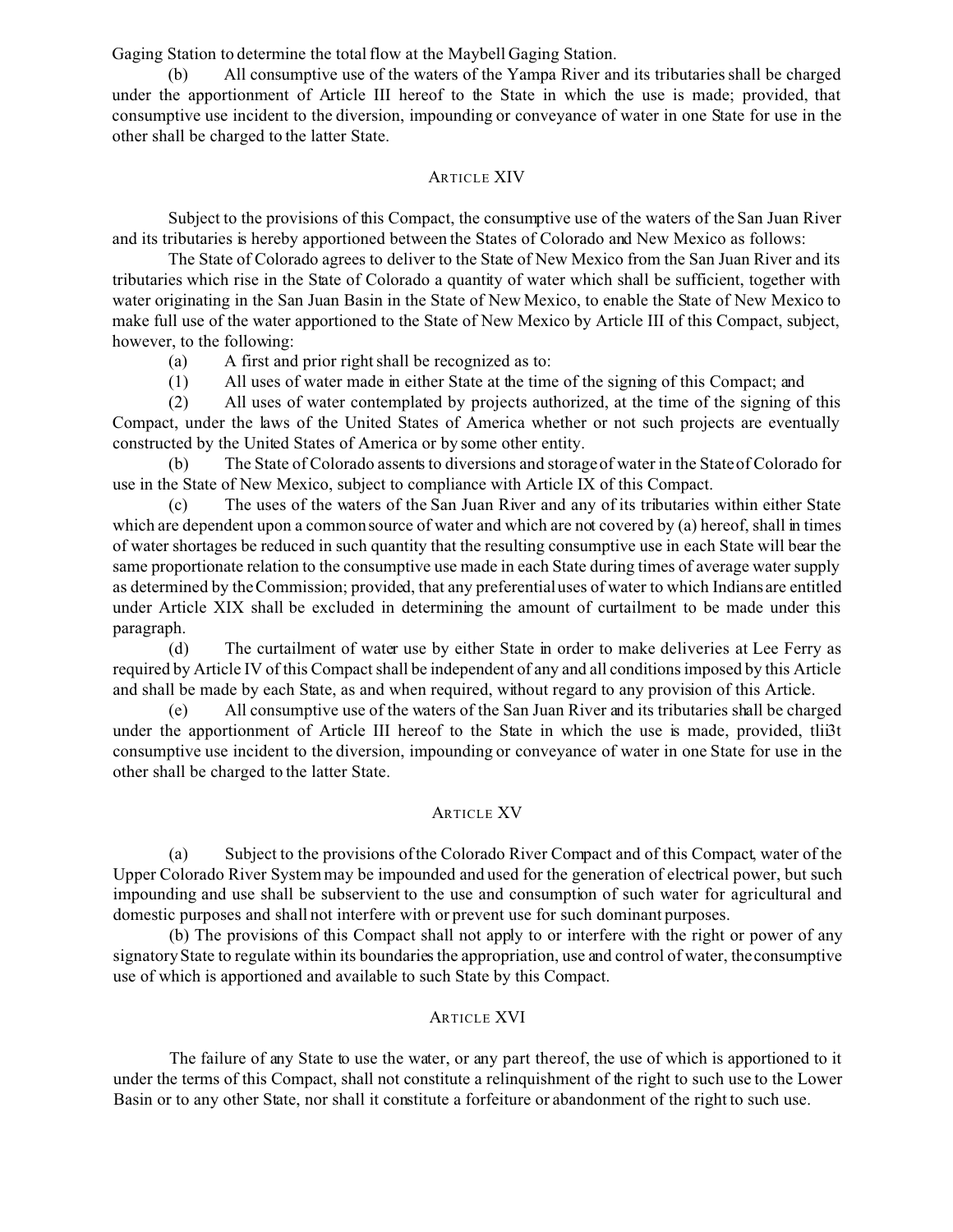#### ARTICLE XVII

The use of any water now or hereafter imported into the natural drainage basin of the Upper Colorado River System shall not be charged to any State under the apportionment of consumptive use made by this Compact.

#### ARTICLE XVIII

(a) The State of Arizona reserves its rights and interests under the Colorado River Compact as a State of the Lower Division and as a State of the Lower Basin.

(b) The State of New Mexico and the State of Utah reserve their respective rights and interests under the Colorado River Compact as States of the Lower Basin.

#### ARTICLE XIX

Nothing in this Compact shall be construed as:

(a) Affecting the obligations of the United States of America to Indian tribes;

(b) Affecting the obligations of the United States of America under the Treaty with the United Mexican States (Treaty Series 994);

(c) Affecting any rights or powers of the United States of America, its agencies or instrumentalities, in or to the waters of the Upper Colorado River System, or its capacity to acquire rights in and to the use of said waters;

(d) Subjecting any property of the United States of America, its agencies or instrumentalities, to taxation by any State or subdivision thereof, or creating any obligation on the part of the United States of America, its agencies or instrumentalities, by reason of the acquisition, construction or operation of any property or works of whatever kind, to make any payment to any State or political subdivision thereof, State agency, municipality or entity whatsoever, in reimbursement for the loss of taxes;

(e) Subjecting any property of the United States of America, its agencies or instrumentalities, to the laws of any State to any extent other than the extent to which such laws would apply without regard to this Compact.

### ARTICLE XX

This Compact may be terminated at any time by the unanimous agreement of the signatory States. In the event of such termination, all rights established under it shall continue unimpaired.

#### ARTICLE XXI

This Compact shall become binding and obligatory when it shall have been ratified by the legislatures of each of the signatory States and approved by the Congress of the United States of America. Notice of ratification by the legislatures of the signatory States shall be given by the Governor of each signatory State to the Governor of each of the other signatory States and to the President of the United States of America, and the President is hereby requested to give notice to the Governor of each of the signatory States of approval by the Congress of the United States of America.

In WITNESS WHEREOF, the Commissioners have executed six counterparts hereof each of which shall be and constitute an original, one of which shall be deposited in the archives of the Department of State of the United States of America, and one of which shall be forwarded to the Governor of each of the signatory States.

Done at the City of Santa Fe, State of New Mexico, this 11th day of October 1948.

CHARLES A. CARSON Commissioner for the State of Arizona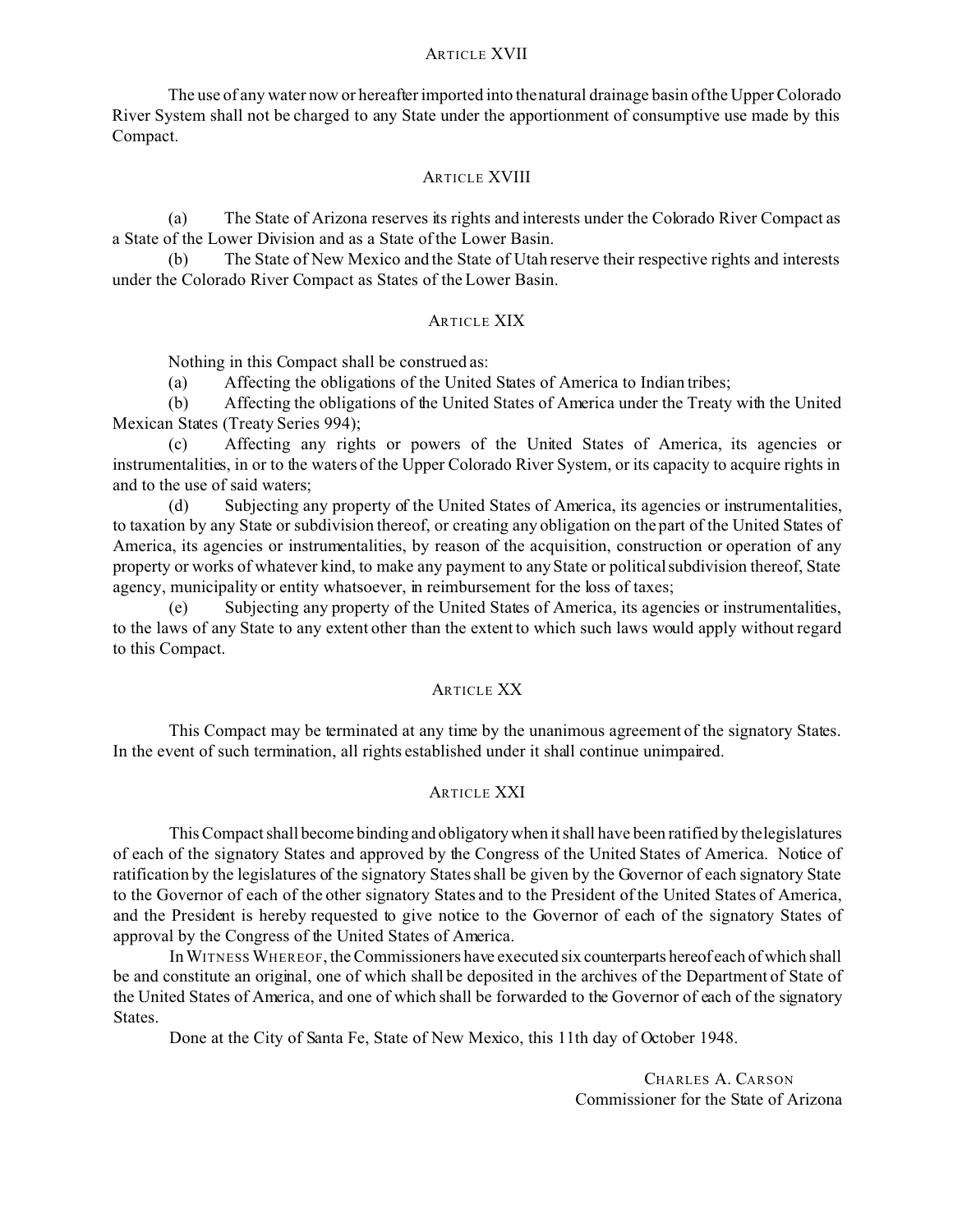CLIFFORD H. STONE Commissioner for the State of Colorado FRED E. WILSON Commissioner for the State of New Mexico EDWARD H. WATSON Commissioner for the State of Utah L. C. BISHOP Commissioner for the State of Wyoming GROVER A. GILES Secretary

Approved:

HARRY W. BASHORE

Representative of the United States of America

# **NOTES**

*Congressional consent to negotiations*. -Section 19 of the Boulder Canyon Project Act (45 Stat. 1057, 1065), gave the Congress' consent "to the States of Arizona, California, Colorado, Nevada, New Mexico, Utah, and Wyoming to negotiate and enter into compacts or agreements, supplemental to and in conformity with the Colorado River compact and consistent with this Act for a comprehensive plan for the development of the Colorado River and providing for the storage, diversion, and use of the waters of said river." The consent was given "upon condition that a representative of the United States, to be appointed by the President, shall participate in the negotiations and shall make report to Congress of the proceedings and of any compact or agreement entered into." It was also provided that no such compact should be effective until "approved" by the legislatures of the States and by the Congress. See also Article VI of the Colorado River compact, p. 55 *ante*.

*State ratifications*. -*-Arizona*, Act of January 21, 1949 (Sess. L. 1949, p. 5; Ariz. Rev. Stat. Ann. 1956, sec. 45-581).

Colorado, Act of February 2, 1949 (Sess. L. 1949, p. 498; Colo. Rev. Stat. 1963, sec. 149-8-1). New Mexico, Act of February 2, 1949 (Laws 1949, p. 9; N.M. Stat. 1953, sec. 75-34-3 note). Utah, Act of January 31, 1949 (Laws 1949, p. 25; 1953 Utah Code Ann. secs.'73-13-9ff). Wyoming, Act of January 25, 1949 (Sess. L. 1949. p. 7; 1945 Wyo. Stat. 1957, sec. 41-507).

*Congressional consent to compact*. -Act of April 6, 1949 (63 Stat. 31, from which the text of the Compact above set out is taken. For legislative history, *see* S. 790 and H.R. 2325, 81st Congress; Senate Report 39 (Committee on Interior and Insular Affairs) and House Report 270 (Committee on Public Lands), 81st Congress; 95 *Cong. Rec*. 2758-2762, 3036-3041 (1949); Public Law 37, 81st Congress. Printed hearings on H.R. 2325.

*Related documents*. --The report of the Federal representative is printed in Senate Document 8, 81st Congress. The Upper Colorado River Basin Compact Commission published, in mimeographed form, an undated three-volume *Official* Record of its proceedings, including the final report of its Engineering Advisory Committee and that Committee's "Inflow-Outflow Manual."

*Related legislation*. --Act of April 11, 1956 (70 Stat. 105), authorizing construction by the Secretary of the Interior of the Colorado River Storage Project and participating projects; Act of June 13, 1962 (76 Stat. 96), authorizing construction of the Navajo and San Juan-Chama projects; Act of August 16, 1962 (76 Stat. 389), authorizing construction of the Fryingpan-Arkansas project; and the Act of September 30, 1968 (82 Stat. 885), authorizing construction of the Colorado River Basin project including, among others, the Central Arizona project.

*Animas-La Plata Project Compact*. --Section 501, subsection (b), of the Act of September 30, 1968 (82 Stat. 885), which provides for construction of the Animas-La Plata Federal reclamation project, also provides that construction work shall not be begun until the States of Colorado and New Mexico have ratified a compact reading as follows: